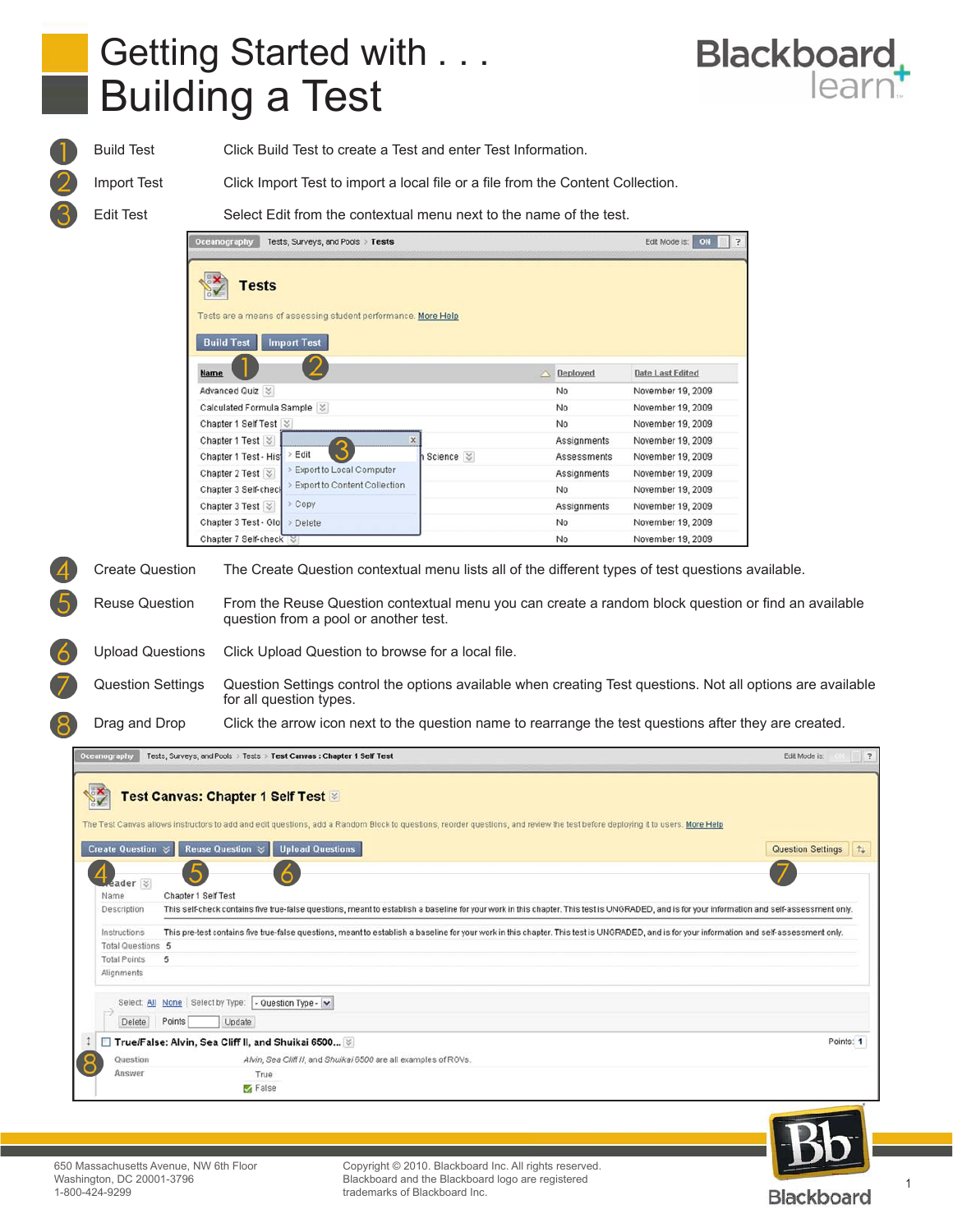

| Tasks                                         | <b>What You Need to Know</b>                                                                                                                                                                                                                                                                                                                                     |                                                    | <b>Steps to Complete the Task</b>                                                                                                                                                                                                                                                                                                                          |
|-----------------------------------------------|------------------------------------------------------------------------------------------------------------------------------------------------------------------------------------------------------------------------------------------------------------------------------------------------------------------------------------------------------------------|----------------------------------------------------|------------------------------------------------------------------------------------------------------------------------------------------------------------------------------------------------------------------------------------------------------------------------------------------------------------------------------------------------------------|
| <b>Build a Test</b>                           | The Tests, Surveys, and Pools tool is located on the<br>Control Panel under Course Tools.                                                                                                                                                                                                                                                                        | $1_{-}$<br>2.<br>3.<br>OR.<br>1.<br>2.<br>3.<br>4. | From the Course Tools area of the Control Panel<br>select Tests, Surveys, and Pools.<br>Click Tests.<br><b>Click Build Test.</b><br>From the Course Tools area of the Control Panel<br>select Tests, Surveys, and Pools.<br>Select Tests.<br>From the contextual menu for an existing test<br>select Edit.<br>From the Header contextual menu select Edit. |
| Import a Test                                 | Test Import adds an exported Test to the set of<br>Tests. This is a useful way to reuse a Test. Only<br>Test packages created by Blackboard Learn can<br>be imported. Tests created by others, Tests created<br>at other institutions, and Tests created with older<br>versions of Blackboard Learn can be imported as<br>long as they are in the proper format. | 1.<br>2.<br>3.                                     | From the Tests page click Import Test.<br>Browse for a Local File or from the Content<br>Collection.<br>Click Submit.                                                                                                                                                                                                                                      |
| Edit an Existing Test<br>from the Test Canvas | The Test Canvas page is the center of the Test<br>creation process. Instructors can edit the Test name<br>and instructions, add and edit questions on the Test,<br>and view Tests. With the exception of minor text<br>changes, such as correcting a typo, Tests should<br>not be edited if Students have already begun taking<br>the Test.                      | 1.<br>2.<br>3.                                     | Follow these steps to open the Test Canvas page for<br>an existing test.<br>From the Course Tools area of the Control Panel<br>select Tests, Surveys, and Pools<br>Click Tests.<br>From the Contextual menu next to an existing<br>test, Click Edit.                                                                                                       |
| Add a Question                                |                                                                                                                                                                                                                                                                                                                                                                  | 1.<br>2.                                           | From the Test Canvas page, point to Create<br>Question and select the type of question you<br>want to add.<br>Complete the required fields and click Submit.                                                                                                                                                                                               |
| Create Random Block                           | Random Blocks also randomly select questions<br>from a pool to be presented each time the test is<br>taken. Unlike Question Sets, each random block<br>can only be drawn from a single pool. You cannot<br>draw random blocks of questions from tests or more<br>than one pool.                                                                                  | 1 <sub>1</sub><br>2.                               | Create or access the test.<br>On the Test Canvas page, point to Reuse<br><b>Question and select Create Random Block.</b>                                                                                                                                                                                                                                   |
|                                               |                                                                                                                                                                                                                                                                                                                                                                  | 3.                                                 | On the Create Random Block page, select a pool.                                                                                                                                                                                                                                                                                                            |
|                                               |                                                                                                                                                                                                                                                                                                                                                                  | 4.                                                 | Select at least one question type to include in the<br>test. All questions that meet the criteria will be<br>added to the block.                                                                                                                                                                                                                           |
|                                               |                                                                                                                                                                                                                                                                                                                                                                  | 5.                                                 | Review your selected questions.                                                                                                                                                                                                                                                                                                                            |
|                                               |                                                                                                                                                                                                                                                                                                                                                                  | 6.                                                 | Click Submit.                                                                                                                                                                                                                                                                                                                                              |



Copyright © 2010. Blackboard Inc. All rights reserved. Blackboard and the Blackboard logo are registered trademarks of Blackboard Inc.

2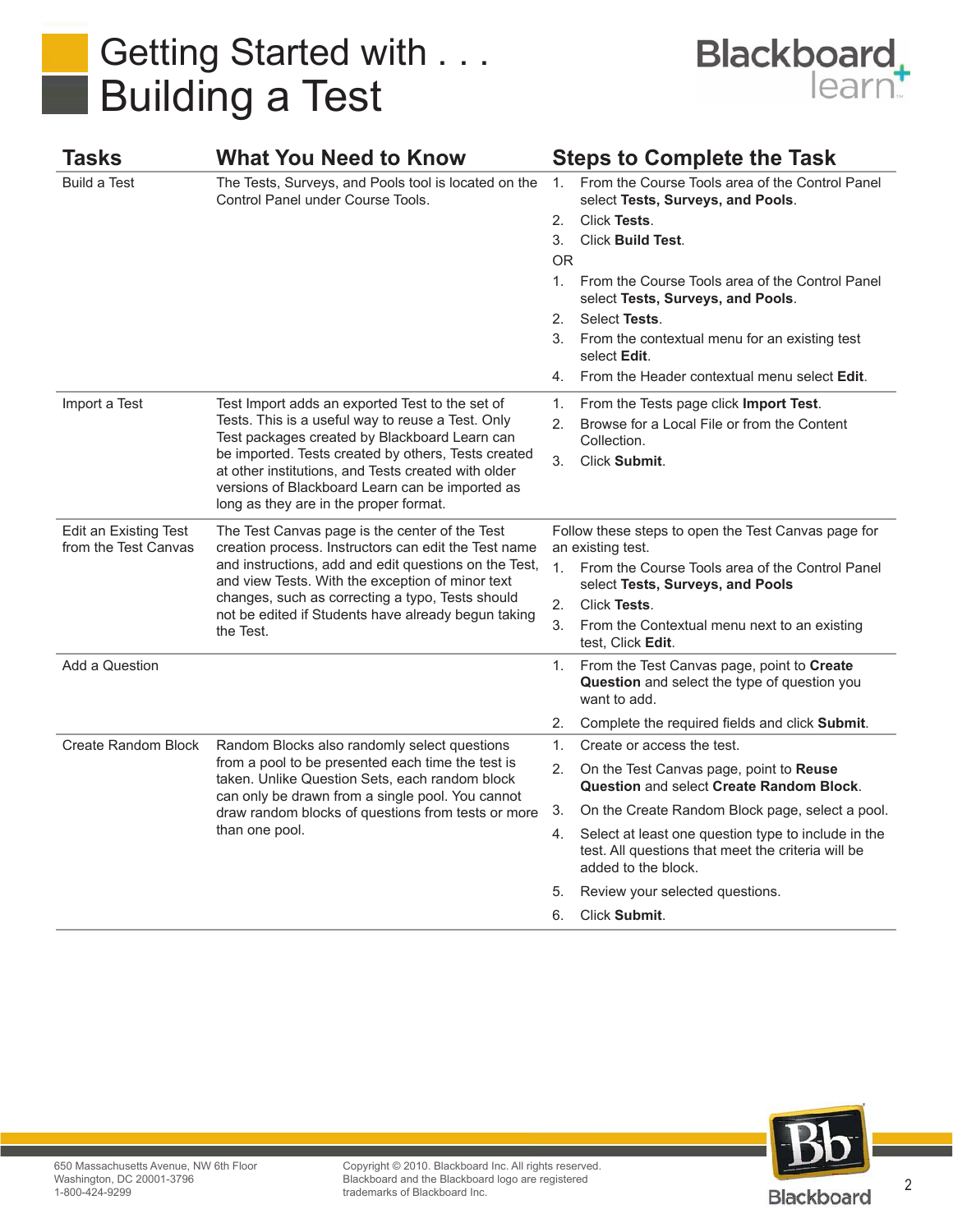

| <b>Create Question Set</b>                   | A Question Set is a collection of questions retrieved<br>from selected Tests and Pools. From this set, you<br>specify how many questions to display. The specific<br>questions displayed are randomly choosen for each<br>time the test is taken.<br>Note: When you add questions to a test using the<br>Question Set feature, each question is linked. The<br>questions do not exist in the test. Therefore, if you<br>change an original question, the revised version of<br>the question will be displayed. Once the test with<br>the linked question is deployed, the questions will<br>no longer reflect revisions made to the original. | $1_{-}$                                                                                                                  | Create or access the test.                                                                                         |
|----------------------------------------------|-----------------------------------------------------------------------------------------------------------------------------------------------------------------------------------------------------------------------------------------------------------------------------------------------------------------------------------------------------------------------------------------------------------------------------------------------------------------------------------------------------------------------------------------------------------------------------------------------------------------------------------------------|--------------------------------------------------------------------------------------------------------------------------|--------------------------------------------------------------------------------------------------------------------|
|                                              |                                                                                                                                                                                                                                                                                                                                                                                                                                                                                                                                                                                                                                               | 2.                                                                                                                       | On the Test Canvas page, point to the <b>Reuse</b><br>Question and select Create Question Set.                     |
|                                              |                                                                                                                                                                                                                                                                                                                                                                                                                                                                                                                                                                                                                                               | 3.                                                                                                                       | On the Create Question Set page, search for<br>questions using the Browse Criteria.                                |
|                                              |                                                                                                                                                                                                                                                                                                                                                                                                                                                                                                                                                                                                                                               | 4.                                                                                                                       | Select the questions to include in the test. Select<br>the check box in the header row to select all<br>questions. |
|                                              |                                                                                                                                                                                                                                                                                                                                                                                                                                                                                                                                                                                                                                               | 5.                                                                                                                       | Review your selected questions.                                                                                    |
|                                              |                                                                                                                                                                                                                                                                                                                                                                                                                                                                                                                                                                                                                                               | 6.                                                                                                                       | Click Submit.                                                                                                      |
| <b>Change Test Settings</b>                  | Question Settings control the options available<br>when creating Test questions. Not all options are<br>available for all question types.                                                                                                                                                                                                                                                                                                                                                                                                                                                                                                     | $\mathbf{1}$ .                                                                                                           | From the action bar on the Test Canvas page,<br>click Question Settings.                                           |
|                                              |                                                                                                                                                                                                                                                                                                                                                                                                                                                                                                                                                                                                                                               | 2.                                                                                                                       | Select or clear the checkboxes to customize your<br>test.                                                          |
|                                              |                                                                                                                                                                                                                                                                                                                                                                                                                                                                                                                                                                                                                                               | 3.                                                                                                                       | Click Submit.                                                                                                      |
| Change the order of<br><b>Test Questions</b> | Questions can be reordered by using the Drag and<br>Drop feature.                                                                                                                                                                                                                                                                                                                                                                                                                                                                                                                                                                             | Click and hold the arrows at the top left corner of<br>the question box and drag and drop it to the correct<br>position. |                                                                                                                    |
| Edit a Question                              | Only textual changes will be permitted once a test<br>has been taken. If changes are needed, other than<br>textual changes, create a new Test.                                                                                                                                                                                                                                                                                                                                                                                                                                                                                                | From the question's contextual menu select Edit.                                                                         |                                                                                                                    |
| Delete a Question                            | Deleting a question is irreversible.                                                                                                                                                                                                                                                                                                                                                                                                                                                                                                                                                                                                          |                                                                                                                          | From the question's contextual menu select Delete.                                                                 |



Copyright © 2010. Blackboard Inc. All rights reserved. Blackboard and the Blackboard logo are registered trademarks of Blackboard Inc.

3